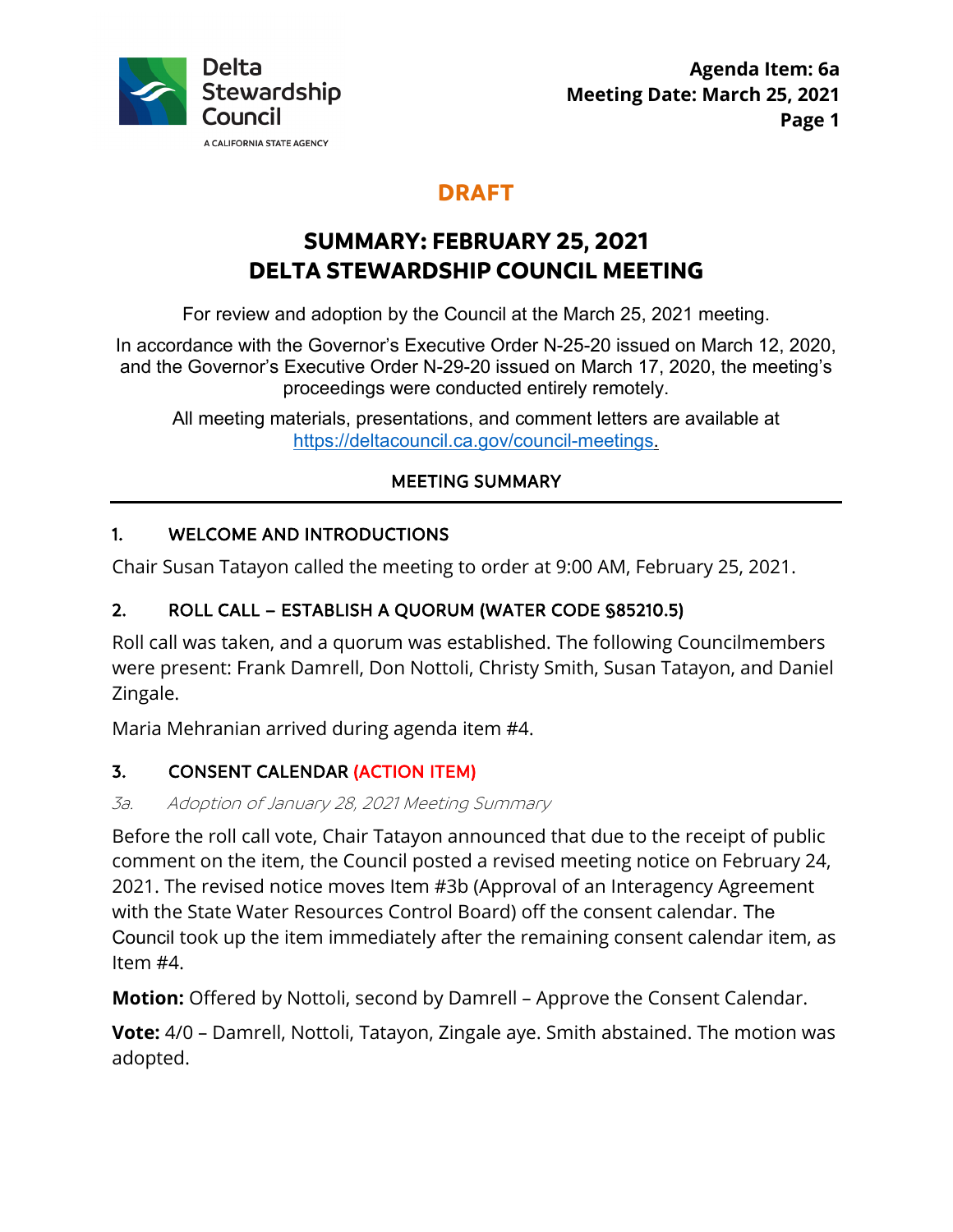The item is viewable on the linked agenda at <https://cal-span.org/unipage/?site=cal>span&owner=DSC&date=2021-02-25 minute 01:35.

#### 4. APPROVAL OF AN INTERAGENCY AGREEMENT WITH THE STATE WATER RESOURCES CONTROL BOARD (ACTION ITEM)

 Dr. Louise Conrad, to provide an overview of the item. Staff requested that the undertaken under previous and similar agreements. Executive Officer Jessica Pearson introduced Deputy Executive Officer for Science, Council consider approval of a new \$500,000 interagency agreement with the State Water Resources Control Board (Water Board), with an end date of June 30, 2023. This agreement would allow the Council to provide the Water Board with independent scientific peer review, advice, and workshops that inform urgent and vital Bay-Delta planning efforts. Dr. Conrad also provided background on activities

The Council and staff discussed the concerns raised by the public comment submitted to the Council by Dr. David Fries. Staff clarified that the interagency agreement is with the Water Board, not the Department of Water Resources (DWR), and that the Water Board would be providing funding to the Council for these activities. Councilmember Nottoli requested that staff reach out to Dr. Fries to clarify the contract, and staff confirmed that would occur.

 Chair Tatayon provided guidance for providing public comment for the items on the Council's agenda.

 **Motion:** Offered by Damrell, second by Mehranian – Approve the interagency agreement.

 **Vote:** 6/0 – Damrell, Mehranian, Nottoli, Smith, Tatayon, Zingale aye. The motion was adopted.

The motion and vote are viewable on the linked agenda at <https://cal>span.org/unipage/?site=cal-span&owner=DSC&date=2021-02-25 minute 03:12.

## 5. CHAIR'S REPORT (INFORMATION ITEM)

 recommendation by the Senate Rules Committee and welcomed Councilmember Chair Tatayon congratulated Councilmember Zingale for his confirmation Smith to the Council. Chair Tatayon also highlighted her participation on a panel at the Metropolitan Water District of Orange County's Water Policy Forum, focusing on the Governor's Water Resilience Portfolio.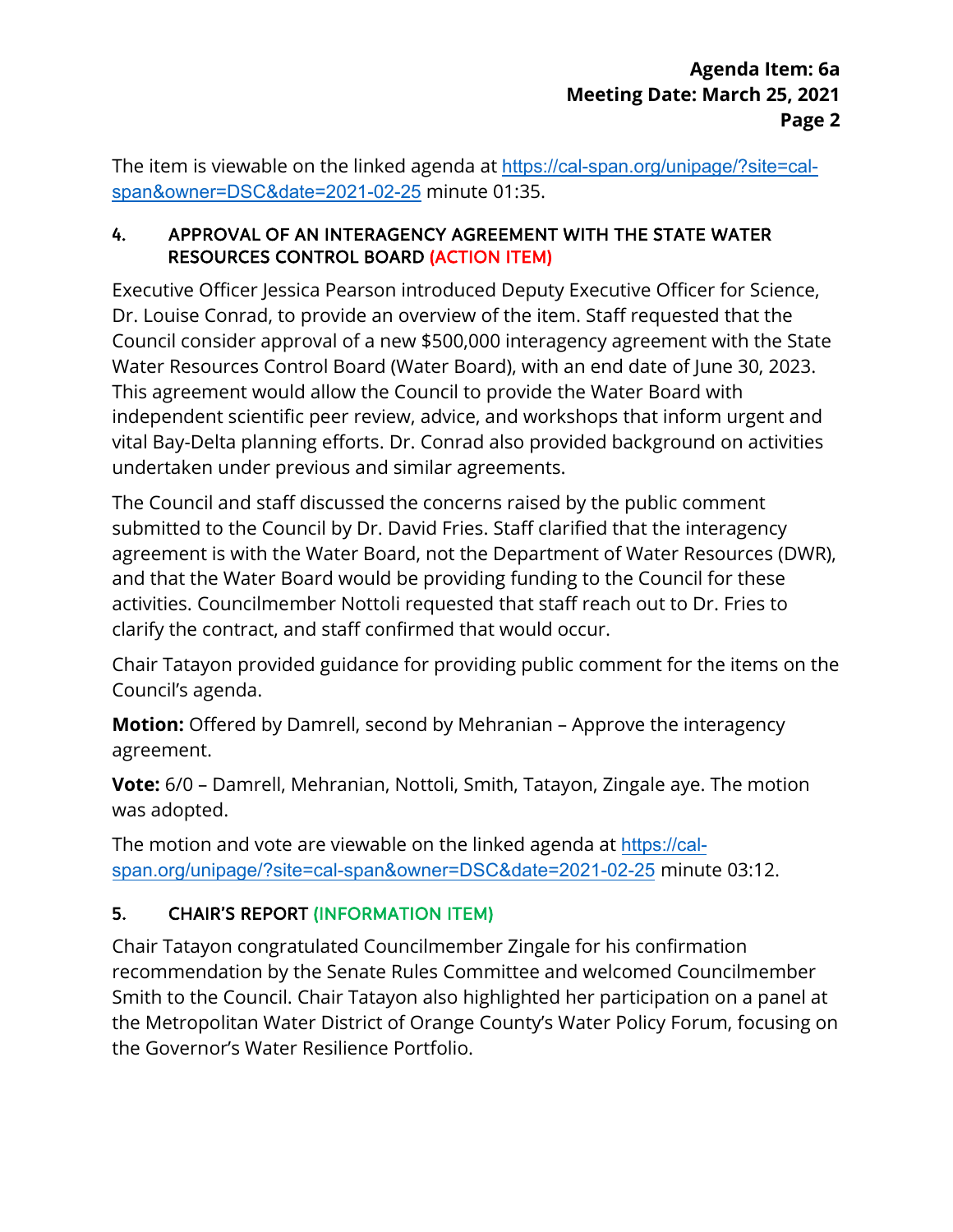#### **Agenda Item: 6a Agenda Item: 6a Meeting Date: March 25, 2021 Page 3**

 Bohl, to provide an overview of the upcoming March 15, 2021 Delta Plan agenda, including a discussion on nature-based climate adaptation and Delta lead scientist and social science extension specialist, respectively. A progress report on the Science Needs Assessment will also occur. Chair Tatayon then introduced Special Assistant for Planning and Science, Amanda Interagency Implementation Committee meeting. Bohl highlighted the meeting's presentations by Dr. Laurel Larsen and Dr. Jessica Rudnick on their priorities as

The Chair's Report is viewable on the linked agenda at <https://cal>span.org/unipage/?site=cal-span&owner=DSC&date=2021-02-25 minute 10:25.

## 6. EXECUTIVE OFFICER'S REPORT (INFORMATION ITEM)

Pearson welcomed Councilmember Smith to the Council and expressed appreciation for Mike Gatto's time on the Council.

 format to be fully remote in the interest of public health safety standards. Pearson reminded the public that the Council's physical office is closed. However, Council staff is working remotely to support physical distancing efforts. The public should contact [hello@deltacouncil.ca.gov](mailto:hello@deltacouncil.ca.gov) to be directed to the appropriate staff person for assistance. Additionally, the Council has changed its public meeting

 Pearson reminded the public that the comment period for the Delta Adapts Public Draft Vulnerability Assessment is currently open and will close on March 16, 2021. There is also currently a Delta Adapts scavenger hunt underway through February 26, and there will be two virtual public workshops to help begin the adaptation phase of Delta Adapts on February 25 and March 1, 2021.

The Council sent two letters during the past month:

- Water Board: Framework and Strategy for Freshwater Harmful Algal Bloom Monitoring
- DWR: Draft guidelines for their Proposition 68 Flood Management, Protection, and Risk Awareness Program

There are currently four active certifications of consistency under public review:

- - Central Valley Flood Protection Board American River Common Features, Sacramento River Erosion Contract 1: River Mile 55.2 Left Bank Protection Project. The public review period ends on March 1, 2021.
- - DWR Bradmoor Island and Arnold Slough Tidal Habitat Restoration Project. The public review period ends on March 3, 2021.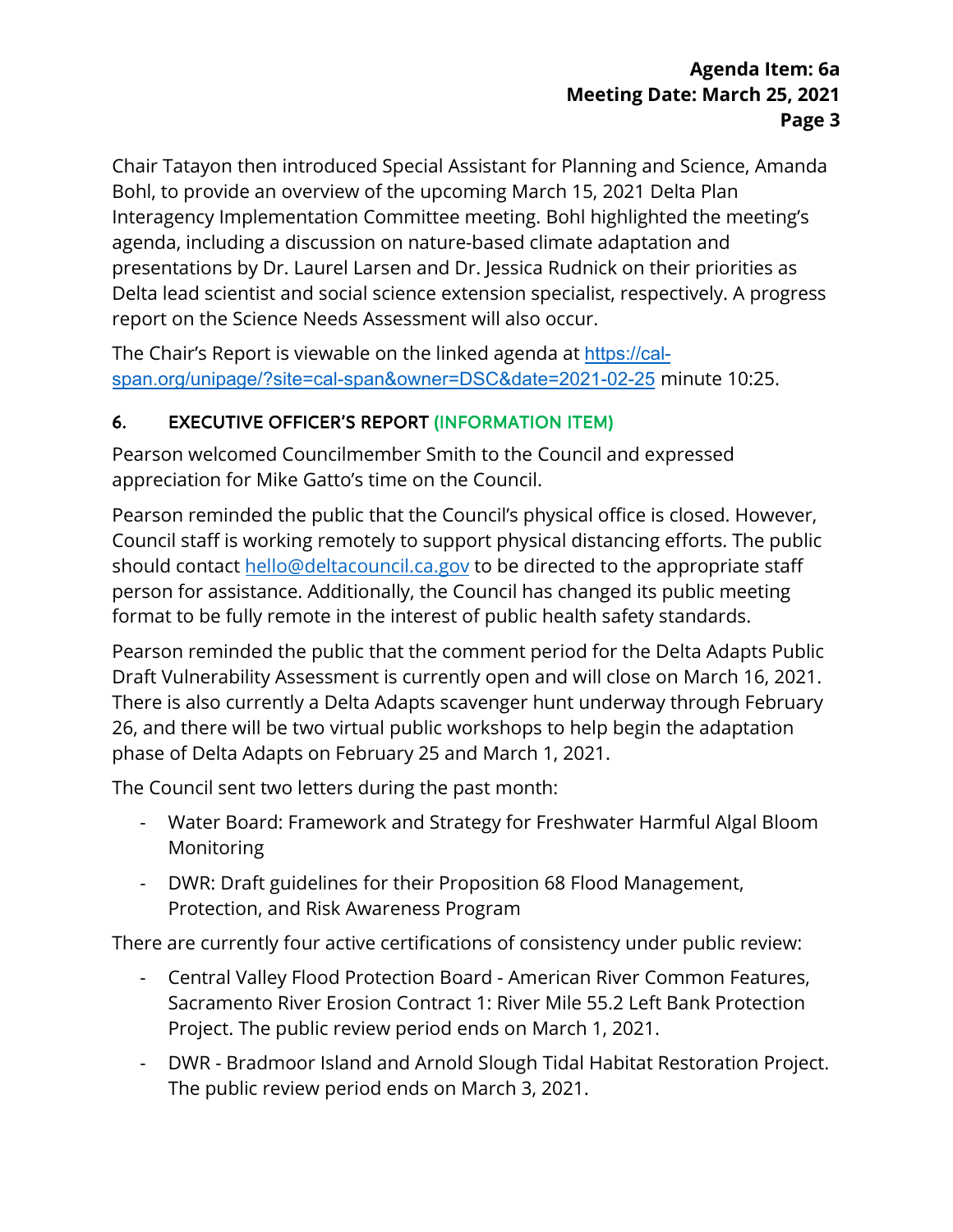- Brannan-Andrus Levee Maintenance District Sacramento River Erosion Control and Habitat Enhancement Project. The public review period ends on March 10, 2021.
- - DWR Lookout Slough Tidal Habitat Restoration and Flood Improvement Project. The public review period ends on March 24, 2021.

 Sarah Farnsworth joined the Council as a 2021 California Sea Grant Fellow in the Planning and Performance Division. Meagan Wilson joined the Council as a Senior Attorney.

Pearson noted that the Outreach Highlights Report and Active Projects List were available in the Councilmember's packets and on the Council's website.

The Executive Officer's Report is viewable on the linked agenda at <u><https://cal>-</u> span.org/unipage/?site=cal-span&owner=DSC&date=2021-02-25 minute 15:41.

6a. Legal Update (Information Item)

Chief Counsel Bethany Pane had nothing to report during the legal update.

6b. Legislative Update (Action Item)

The Legislative Update was provided to the Council in writing.

#### 6c. Proposed 2021 Delta Stewardship Council Priorities (Information Item)

 the Council's priority objectives: Strengthen and Implement the Delta Plan, and Build Capacity for *One Delta, One Science*. These efforts include continued work on provide an update on their Division's 2021 priorities. Pearson provided a quick overview of the Council's 2021 priorities, advancing two of Delta Adapts, the amendment to the Ecosystem Chapter of the Delta Plan, the 2021-2025 Science Action Agenda, updates to the Delta Levee Investment Strategy, and the upcoming Bay-Delta Science Conference. Pearson introduced Dr. Conrad, and Deputy Executive Officer for Planning and Performance, Jeff Henderson, to

the 2022-2026 Science Action Agenda, the 11<sup>th</sup> Biennial Delta Science Conference, and the publication of the latest issue of the *State of Bay-Delta Science.* Dr. Conrad Dr. Conrad spoke on the ongoing proposal solicitation notice and upcoming award of funding, the development of the Delta Science Tracker, the continued work on also highlighted the continued publication of research by Council scientists and support for the Delta Independent Science Board and Monitoring Enterprise Review.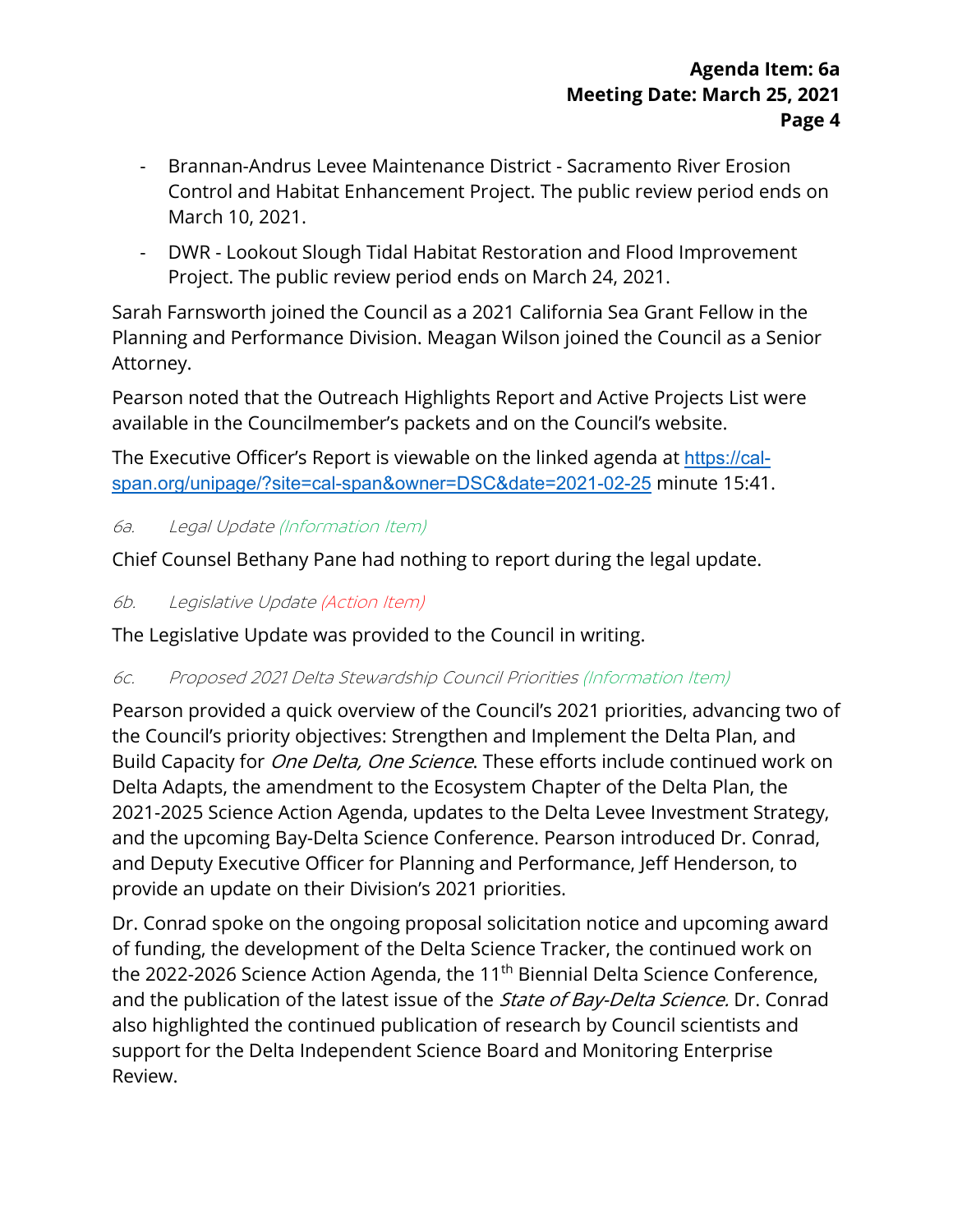consistency determinations of Delta Plan covered actions. Henderson highlighted the current evaluation of new data for revisions relevant to upcoming rulemaking for the Delta Levees Investment Strategy, the continued development of the Ecosystem Amendment to the Delta Plan, the finalization of the Vulnerability Assessment and start of the Adaptation Strategy for Delta Adapts, and the initiation of addressing recommendations outlined in the Delta Plan Five-Year Review such as engagement with DWR on reduced reliance, updates to the Delta Plan's administrative performance measures, and the development of an Environmental Justice Issue Paper. The Planning Division also continues to support

 Science Conference in April. Councilmembers and staff discussed Councilmember participation at the Bay-Delta

The Proposed 2021 Delta Stewardship Council Priorities are viewable on the linked agenda at <https://cal-span.org/unipage/?site=cal-span&owner=DSC&date=2021-02-25> minute 24:37.

## 7. DELTA WATERMASTER REPORT (INFORMATION ITEM)

 deteriorating conditions in the southern Delta (e.g., increased salinity and the Delta Watermaster Michael George reported on the Water Board's drought preparedness initiatives in the Delta, including working to improve water use data and creating drought management partnerships that help recognize regional differences and inequities of impacts. George also discussed responses to the hyper-emergence of harmful algal blooms) through comprehensive outreach and work with the Delta Channel Maintenance Group.

 Councilmembers and George discussed the frequency and methodologies of drought water supply forecasting, outreach to impacted communities in the southern Delta, the locations and frequency of salinity exceedances, and the impact of harmful algal blooms on Delta disadvantaged communities. George also invited the Councilmembers on a boat tour of the Delta when safe to do so.

 span.org/unipage/?site=cal-span&owner=DSC&date=2021-02-25 minute 40:55. The agenda item is viewable on the linked agenda at [https://cal-](https://cal)

#### 8. OVERVIEW OF THE DELTA LANDSCAPES SCENARIO PLANNING TOOL (INFORMATION ITEM)

Pearson introduced Environmental Program Manager Karen Kayfetz, who provided an overview of the Council's funding and role in developing the Delta Landscapes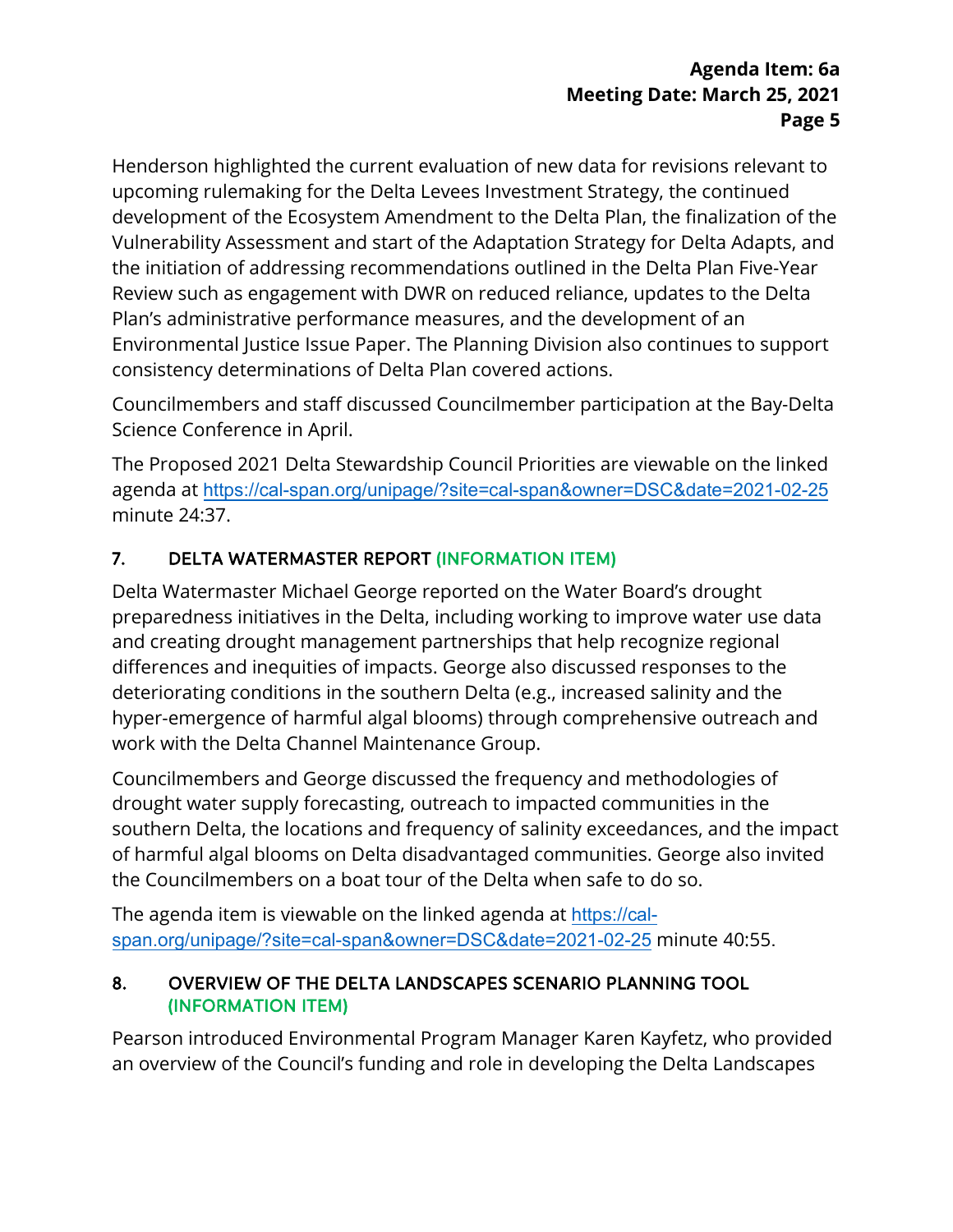Scenario Planning Tool (DLSPT). Kayfetz introduced Dr. Letitia Grenier and Dr. Lydia Vaughn from the San Francisco Estuary Institute to present the DLSPT.

 The DLSPT provides stakeholders a tool to evaluate opportunities, impacts, options, and variable landscape potential. The DLSPT can also assist in Grenier walked through a demonstration of the tool's use and outputs, recapped tradeoffs, and project progress across multiple benefits, different management implementing the Delta Plan by promoting and assisting with compliance with Delta Plan policies and anticipating the impacts of actions on performance measures. Dr. the Council-funded updates to the tool, and reviewed the outreach undertaken to date.

restoration executed in the Delta. Councilmembers and the panelists discussed the production and utility of a recreational and economic component of the DLSPT, the demographic and usage statistics of the DLSPT, the relationship of the DLSPT with the Delta Science Tracker and Performance Measures Dashboard, and the extent of process-based

The agenda item is viewable on the linked agenda at [https://cal](https://cal-span.org/unipage/?site=cal-span&owner=DSC&date=2021-02-25)[span.org/unipage/?site=cal-span&owner=DSC&date=2021-02-25](https://cal-span.org/unipage/?site=cal-span&owner=DSC&date=2021-02-25) minute 1:32:35.

#### 9. UPDATE AND PUBLIC COMMENT ON THE DELTA ADAPTS PUBLIC REVIEW DRAFT VULNERABILITY ASSESSMENT (INFORMATION ITEM)

 Pearson reminded the Council and public that the Council is accepting public comments on the Delta Adapts Public Review Draft Vulnerability Assessment through March 16, 2021. This agenda item serves as an opportunity for the public to provide verbal comments on the draft assessment to the Council.

 their reflections from attending the community workshop. They both expressed hope that the Council can continue to host similar workshops. Ross also announced Pearson introduced Assistant Planning Director Harriet Ross, who provided an overview of the public review draft and the process for its development, including the recent release of an informational video on Delta Adapts, the climate resilience scavenger hunt, and a community workshop focused on San Joaquin County that occurred on February 5, 2021. Chair Tatayon and Councilmember Zingale provided two upcoming workshops for the Adaptation Strategy kick-off on February 25 and March 1, 2021.

## Public Comment:

Chandra Chilmakuri, representing the State Water Contractors (SWC), thanked the Council for extending the public comment period on the public review draft and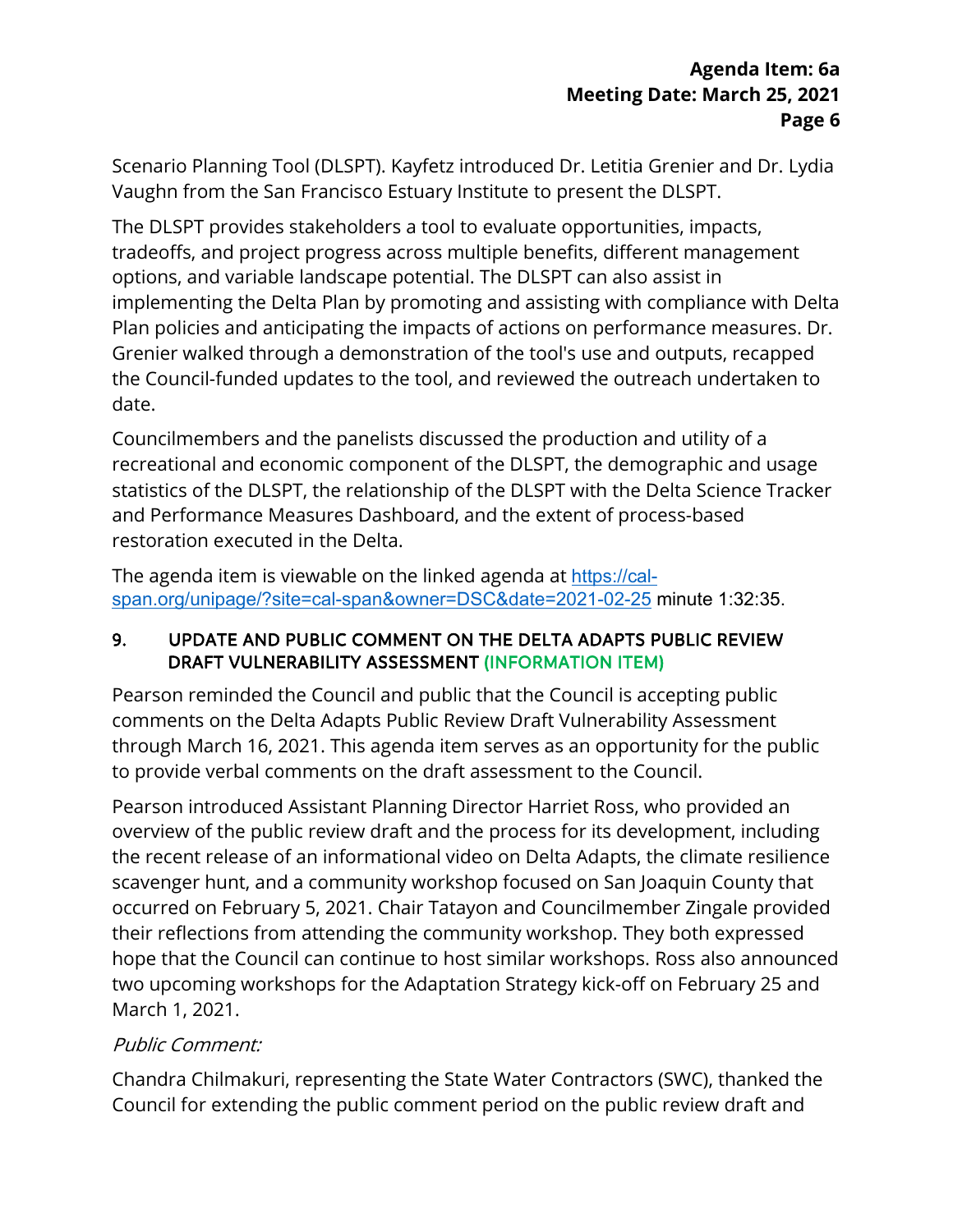believes the vulnerability assessment can help guide future investments in the written comments soon and thanked the Council for including the SWC in the Delta and inform planning. Chilmakuri also stated the SWC would be submitting Stakeholder Working Group and taking time to meet with them to discuss issues and questions.

 Adapts is a critical study. The science in the document is sound and captures flooding from sea-level rise well. Des Jardins also expressed concern about the Deirdre Des Jardins, representing California Water Research, expressed that Delta effects of climate change on the City of Stockton and Delta legacy communities and encouraged that they are engaged in the effort.

The agenda item is viewable on the linked agenda at [https://cal](https://cal-span.org/unipage/?site=cal-span&owner=DSC&date=2021-02-25)[span.org/unipage/?site=cal-span&owner=DSC&date=2021-02-25 m](https://cal-span.org/unipage/?site=cal-span&owner=DSC&date=2021-02-25)inute 2:14:16.

## 10. LEAD SCIENTIST'S REPORT (INFORMATION ITEM)

Lead Scientist Dr. Laurel Larsen presented the findings from the article "Farm to Fish: Lessons from a Multi-year Study on Agricultural Floodplain Habitat." Dr. Larsen also recapped the recent Adaptive Management Forum and Steelhead Workshop and announced updates for the upcoming 11<sup>th</sup> Biennial Bay-Delta Science Conference and proposal solicitation notice. Dr. Larsen also provided the By the Numbers Report.

Councilmembers and Dr. Larsen discussed the Nigiri Project highlighted by the article.

The agenda item is viewable on the linked agenda at [https://cal](https://cal-span.org/unipage/?site=cal-span&owner=DSC&date=2021-02-25)[span.org/unipage/?site=cal-span&owner=DSC&date=2021-02-25 m](https://cal-span.org/unipage/?site=cal-span&owner=DSC&date=2021-02-25)inute 2:26:44.

## 11. ENVIRONMENTAL JUSTICE ISSUE PAPER (INFORMATION ITEM)

 Pearson introduced Ross and Senior Environmental Planner Avery Livengood to Pearson described how the effort to develop of the Environmental Justice Issue Paper stemmed from findings of the 2019 Five-Year Review of the Delta Plan. provide background and next steps for this effort.

 Paper. Livengood walked the Council through the Council documents that will coordination, and the timeline for completion. Ross and Livengood also requested feedback from the Council regarding the preliminary objectives, environmental Ross provided context on the purpose and preliminary objectives of the Issue inform the Issue Paper's development, the preliminary scope, interagency justice issue prioritization, and outreach strategies.